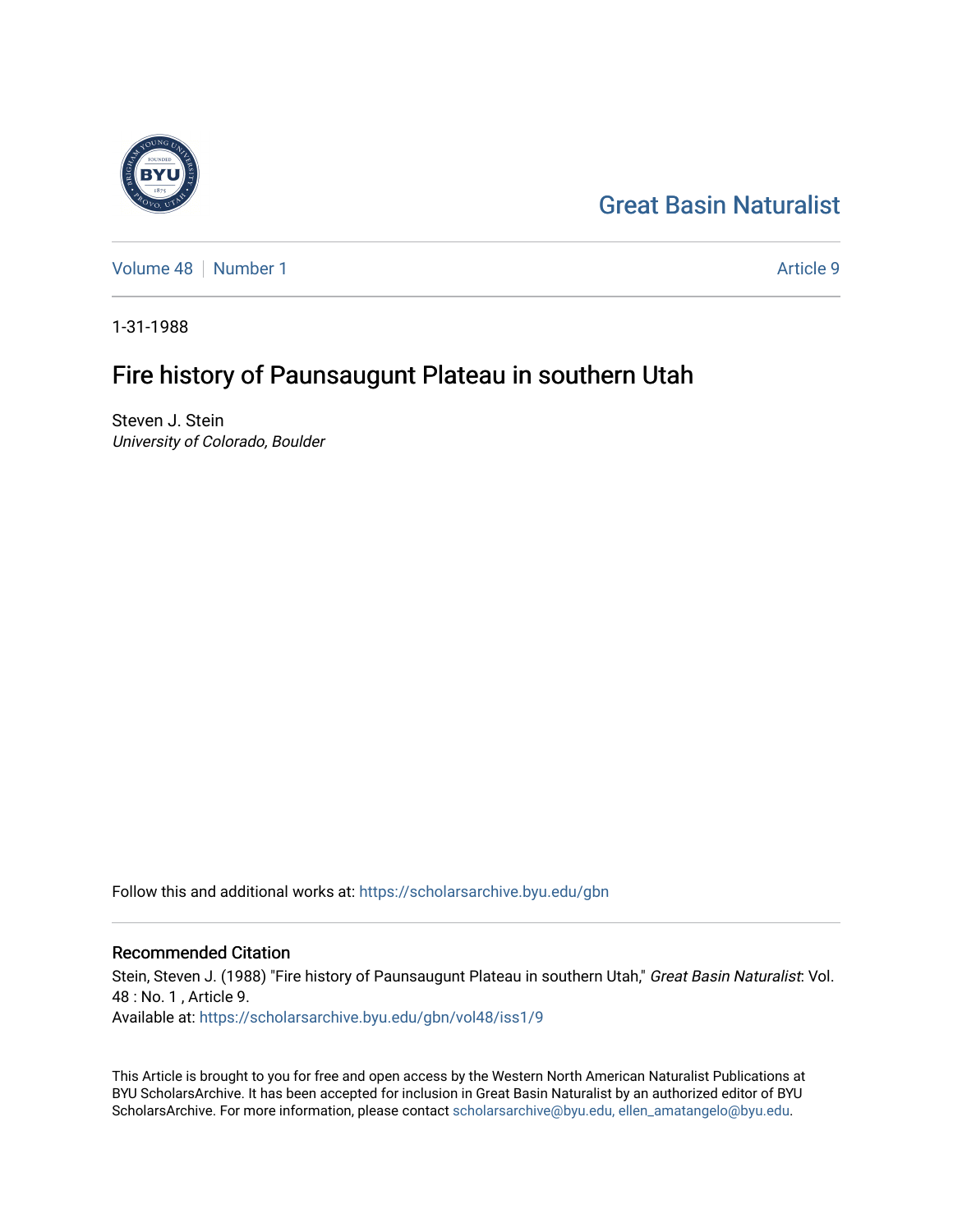## FIRE HISTORY OF THE PAUNSAUGUNT PLATEAU IN SOUTHERN UTAH

#### Steven J. Stein<sup>1</sup>

ABSTRACT.—A fire history of the Paunsaugunt Plateau in southern Utah was developed using dendrochronological methods. Fire frequencies of individual ponderosa pine trees from three sites on the plateau varied from 19.5 to 47 years. Composite fire intervals for the three sites ranged from 15.2 to 18.4 years. The last recorded fires in these study areas occurred in 1892, 1902, and 1911, corresponding to the initiation of fire suppression policies in the West. The absence of fire since 1911 may be contributing to a recently dociunented decrease in ponderosa pine regeneration within the high-elevation, mixed-coniferous forests of the Paunsaugunt Plateau.

Fossil charcoal in both Tertiary and Carboniferous coal deposits testifies to natural fires from over 400 million years ago to the present (Komarek 1973). Before humans, lightning was the primary cause of fires. Mc-Cann (1942) has estimated that each year about 16 million thunderstorms occur on the earth, causing an average of 50 lightning strikes per second or a total ot 2 billion strikes a year. Even though only a small percentage of these strikes ignites forest fuels, lightning causes about 50,000 wildland fires per year worldwide (Taylor 1974).

Historical evidence indicates that fires have always been an ecological and evolutionary force in ponderosa pine (Pinus ponderosa Laws.) forests (Cooper 1960, Weaver 1951). Fire in primeval ponderosa pine forest typically involved frequent surface fires spreading slowly through the forest (Biswell 1973, Wagener 1961). These fires had a significant effect on community structure and composition by reducing understory vegetation and thereby decreasing competition for water and nutrients, accelerating biogeochemical cycling, and controlling the encroachment of less fire-resistant tree species (Wright 1978, Weaver 19671), Williams 1959). Fire en hanced ponderosa pine regeneration by creat ing small openings and by thinning the dense sapling thickets that developed (Wright 1978).

Ponderosa pine has characteristics that al low it to withstand frequent ground fires. These include thick bark, rapid juvenile growth, a moderately high and open crown, deep rooting habit, and open stand structure (Brown and Davis 1973). Mutch (1970) hypothesized that some fire-dependent plants might possess characteristics to enhance the spread ot fire. The highly flammable, resinous needles that are dropped in great quantities each year by ponderosa pines may be a characteristic that supports Mutch's contention.

Dense thickets of crowded, spindly ponderosa pine and understories that have be come invaded with more shade-tolerant species are now common inpost-fire suppression forests (Weaver 1974, Biswell 1973). This leads to speculation that ponderosa pine would likely have a more restricted distribution were it not for frequent fires in the past (Wellner 1970).

In this study the fire history of an isolated plateau in southern Utah is quantified. Results are compared to other studies in the western United States.

#### Study Area

The study was conducted on the Paunsaugunt Plateau, located within the Powell Hanger District of the Dixie National Forest and Bryce Canyon National Park. The Paunsaugunt Plateau is approximately  $49 \times 16$  km  $(78,400 \text{ ha})$ , occupving a position midway between 37 and 38 degrees North latitude, 16 km west of the 112th meridian. It slopes upward from about  $2,100$  m in the north to  $2,870$ m in the south. Ponderosa pine can be found in pure stands from 2,200 to 2,600 m. Itbegins

<sup>&#</sup>x27;EPO Biology Department, University of Colorado, Bonlder, Colorado 80309. Present address. Department of Biological Sciences, Northern Arizona University, Flagstaff, Arizona S6011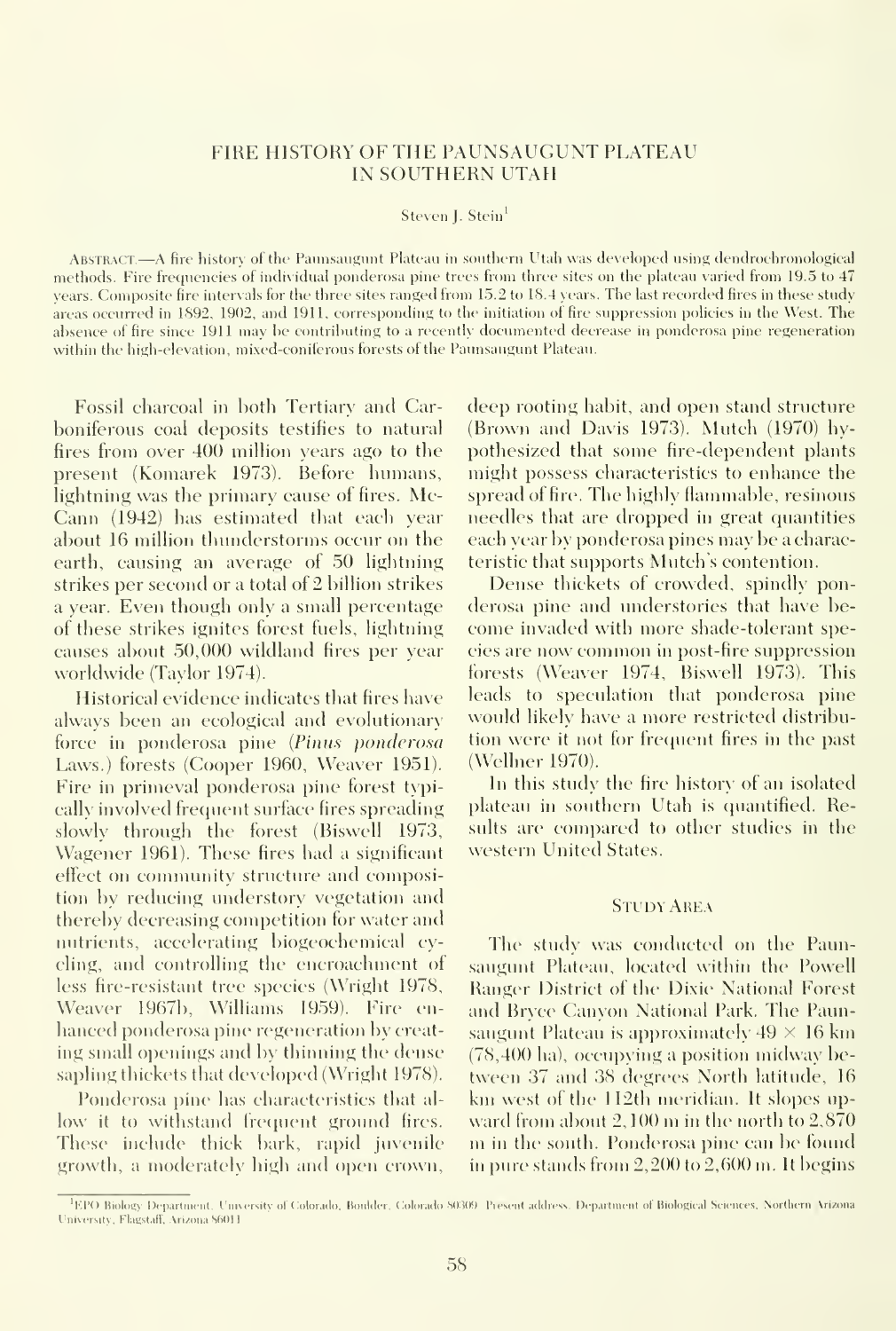to mix with Douglas-fir {Pscudotsuga menziesii Franco) at about 2,200 m on north- and east-facing slopes. Most of the higher elevations are covered with mixed coniferous forests including Douglas-fir, blue spruce (Picea pungens Engelm. ), white fir {Abies concolor Lindl.), Engelmann spruce {Picea engelmannii Parre.), limber pine (Pinus flexilis James), subalpine fir {Abies lasiocarpa Nutt.), and quaking aspen (Populus tremuloides Michx.). Old individuals of ponderosa pine grow among the spruce and fir trees on the southern end of the Paunsaugunt Plateau, though very little regeneration occurs.

The mean monthly precipitation recorded at Bryce Canyon National Park Headquarters ranges from  $1.5 \text{ cm}$  in June to  $5.6 \text{ cm}$  in August with an annual mean of 40.9 cm. The mean maximum temperature is  $2 \text{ C}$  in January and 27 C in July. The mean minimum temperature is — <sup>12</sup> C in January and <sup>8</sup> C in July.

The three study areas selected were Whiteman Spring, Seiler Mill, and Straight Canyon. Because the first two areas contained recent timber sales, cross sections could be easily obtained from stumps.

#### MATERIALS AND METHODS

Cross sections were collected from 14 fire scarred ponderosa pine trees. Each cross section was surfaced with progressively finer sandpaper (40-500 grit) until individual cells were readily visible with the aid of a dissecting microscope. Annual rings were dated using the skeleton plot technique (Stokes and Smiley 1968). These plots then were cross-dated with a master skeleton plot developed from cores of 20 trees growing in the same area as the fire-scarred trees. A master tree ring chronology developed in Bryce Canyon National Park and vicinity was also used (Tree Ring Laboratory, University of Arizona). Fire scars were identified from the 14 cross sections on the basis of the following criteria (Stokes 1980): (1) the presence of a break or gap within or along a tree ring boundary, (2) the presence of charred wood within the break or gap, (3) subsequent overlapping curvilinear growth over the break.

Fire scars were dated by determining the ring in which the fire scar appeared. When the scar occurred between the latewood of one ring and the earlywood of the next ring. the scar was dated to the year of the latewood growth.

Individual fire frequencies (mean fire intervals) were determined for each of the 14 fire scarred ponderosa pines. This represents the mean interval between fires from the first to the last fire scar. A composite fire interval (mean interval for an area) was then constructed for each of the three study areas, which expresses the historical fire frequency for a particular area (Dieterich 1980).

#### Results and Discussion

Fire frequency and intensity vary among species. Fire patterns for any one species also vary over its geographic range. Prior to fire suppression, the average fire frequency of ponderosa pine forests in Arizona and New Mexico was between 4 and 12 years (Dieterich 1980, Weaver 1951). In Washington and Oregon, Weaver (1967a, 1959) showed that fire frequency varied from 6 to 47 years in a wide range of ponderosa pine communities. Arno (1980) reported an average fire frequency of between 6 and 12 years in the northwestern Rockies. Ponderosa pines have an average fire frequency of between 39 and 46 years in the Colorado Rocky Mountains (Laven et al. 1980, Rowdabaugh 1978), and between 8 and 14 vears in California (McBride and Jacobs 1980, Warner 1980, Wagener 1961).

The fire history of the Paunsaugunt Plateau is presented in Figure 1. Fire frequencies of individual trees varied from 19.5 to 47 years. Composite fire intervals from the three study areas ranged from 15.2 to 18.4 years.

Though these observed fire frequencies are greater than those reported from the central Rocky Mountains, they are less than other reports in ponderosa pine stands. On the Paunsaugunt Plateau, understory growth and buildup of litter are slow due to the cool, dry climate, nutrient-poor soils, and short growing season (Stein 1983). Generally, fires are of small areal extent because of cool temperatures and the shortage of fuels. This pattern of fires is reflected by the rarity of fires that affected all trees sampled at a particular site (Fig. 1). Consequently, the composite interval for each area is much less than the fire intervals of the individual trees.

The last recorded fires in the three study areas occurred in 1892, 1902, and 1911 (Fig.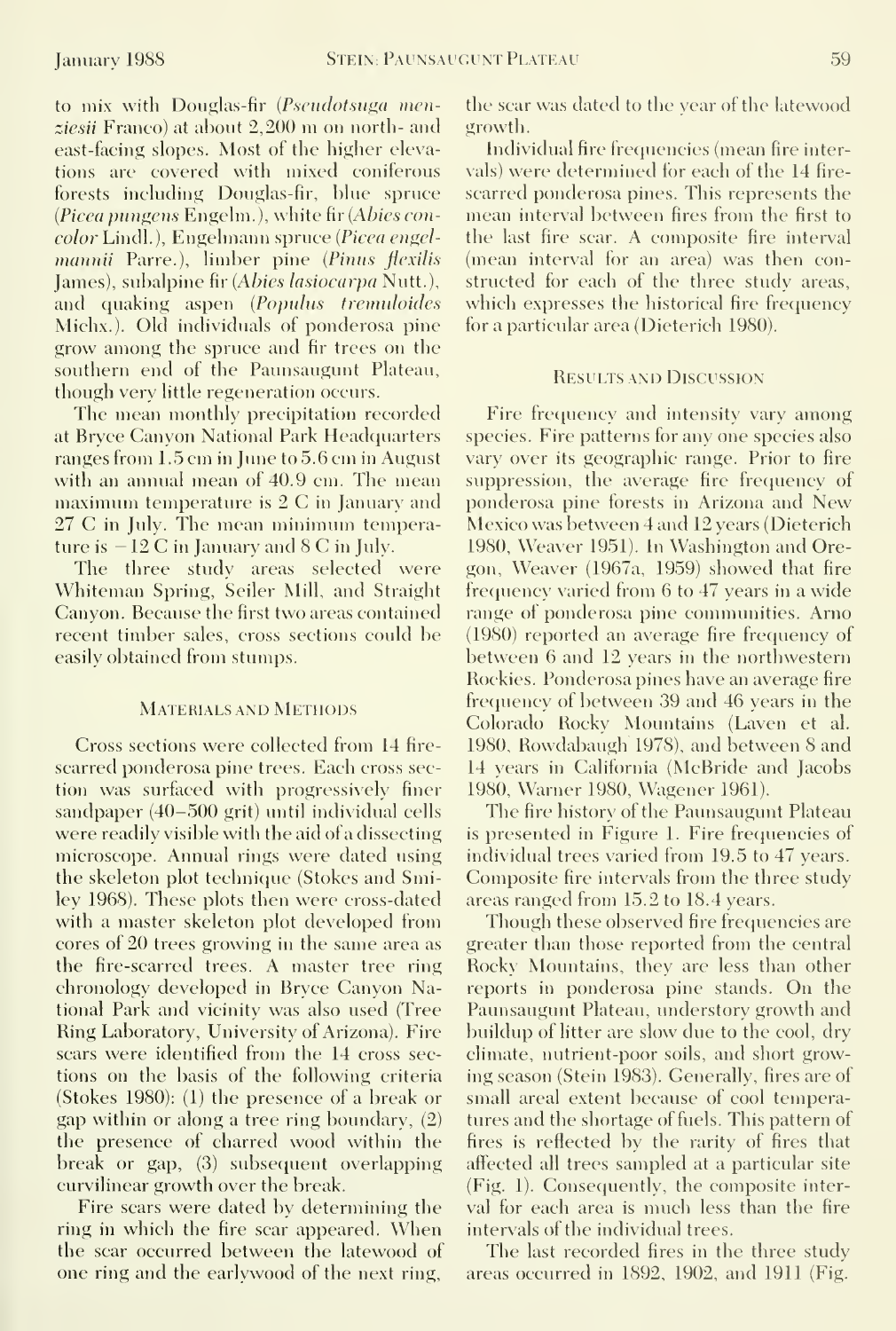|         |                                       |                       | 1920 |      | 1900 |      | 1880         | <b>1860</b>  | 1840 | 1820                 | 1800             |              | 1780            | 1760 |      | 1740 | $\begin{array}{c}\nY \\ Y \\ 20 \\ K\n\end{array}$ |                  |
|---------|---------------------------------------|-----------------------|------|------|------|------|--------------|--------------|------|----------------------|------------------|--------------|-----------------|------|------|------|----------------------------------------------------|------------------|
| 1980    | 3                                     | 29.0                  |      |      |      |      |              | 1871<br>1860 |      |                      | 1813             |              |                 |      |      |      | $\frac{1728}{C}$                                   |                  |
| 1980    | 1O                                    | 27.3                  |      |      | 1892 |      |              | 1860         |      |                      | 1813             |              | 1789<br>1773    |      |      |      | $\frac{1728}{C}$                                   |                  |
| 1980    | T                                     | 47.0                  |      |      |      |      |              |              |      |                      | 1813             |              | 1773            |      |      |      |                                                    |                  |
| 1980    | 2                                     | 23.0                  |      |      |      |      | 1883         | 1860         |      |                      | $\frac{1807}{C}$ |              |                 |      |      |      |                                                    |                  |
| 1948    | ìΩ                                    | 33.8                  |      |      |      |      |              | 1860         |      | 1814                 |                  | 1794         | 1773            |      |      |      | $1725$                                             |                  |
|         | $\overline{5}$                        | 18.4                  |      |      | 1892 |      | 1883         | 1880<br>1781 |      | 1813                 |                  | 1794<br>1789 | 1773            |      |      |      | 1725                                               |                  |
| 1968    | 3                                     | $28.5$                |      |      |      |      | 1876         | 1848         |      | 1819                 |                  |              |                 |      |      |      |                                                    | $\frac{1713}{C}$ |
| 1906    | $\overline{ }$                        | 36.3                  |      |      | 1902 |      | 1876         |              |      | 1817                 |                  | 1795         |                 | 1766 |      |      | 1723                                               |                  |
| 1968    | ήÇ                                    | 27.3                  |      |      |      | 1885 | 1876         |              | 1841 | 1825                 |                  | 1795         |                 |      |      |      |                                                    |                  |
| 1932    | $\ensuremath{\mathop{\boxtimes}}$     | 26.0                  |      |      |      |      | 1878<br>1876 |              |      | 1819                 |                  | 1795         | 1771            |      |      |      | 1723                                               | 1711             |
|         | $\overline{11}$                       | 15.2                  |      |      | 1902 | 1885 | 1878<br>1876 | 1848         | 1841 | 1819<br>1817<br>1825 |                  | 1795         | 1774<br>1766    |      |      |      | 1723                                               | 1711             |
| 1980    | 5                                     | 20.3                  |      | 1911 |      | 1888 | 1874         | 1847         |      | 1830                 |                  |              |                 |      |      |      |                                                    |                  |
| 1980    | $\infty$                              | 23.6                  |      |      |      | 1888 |              | 1847         |      | 1824                 | $1808\,$         | 1796         | 1777            |      | 1749 |      | 1723                                               |                  |
| 1980    | $\infty$                              | 28.5                  |      |      |      | 1888 |              | 1847         |      | 1824                 |                  |              | 1777            | 1763 | 1749 |      | 1729                                               |                  |
| 1980    | 3                                     | 19.5                  |      |      |      |      |              | 1847         |      | 1820                 | 1808             |              |                 |      |      |      |                                                    |                  |
| 1980    | $\circ$                               | 22.8                  |      | 1911 |      | 1888 |              | 1847         |      | 1824                 | 1808             | 1796         | 1777            | 1763 |      |      | 1729                                               |                  |
|         | $\overline{10}$                       | 15.9                  |      | 1911 |      | 1888 | <b>F281</b>  | 1847         |      | 1830<br>1824<br>1820 | 1808             | 1796         | 1777            | 1763 | 1749 |      | 1729<br>1723                                       |                  |
| Outside | Number of<br>fires<br>$\mathrm{ring}$ | Mean fire<br>interval | 1920 |      | 1900 |      | 1880         | 1860         | 1840 | 1820                 | 1800             |              | <sup>1087</sup> | 1760 |      | 1740 | 1720<br>$\times \mathbb{Z} \times \mathbb{Z}$      |                  |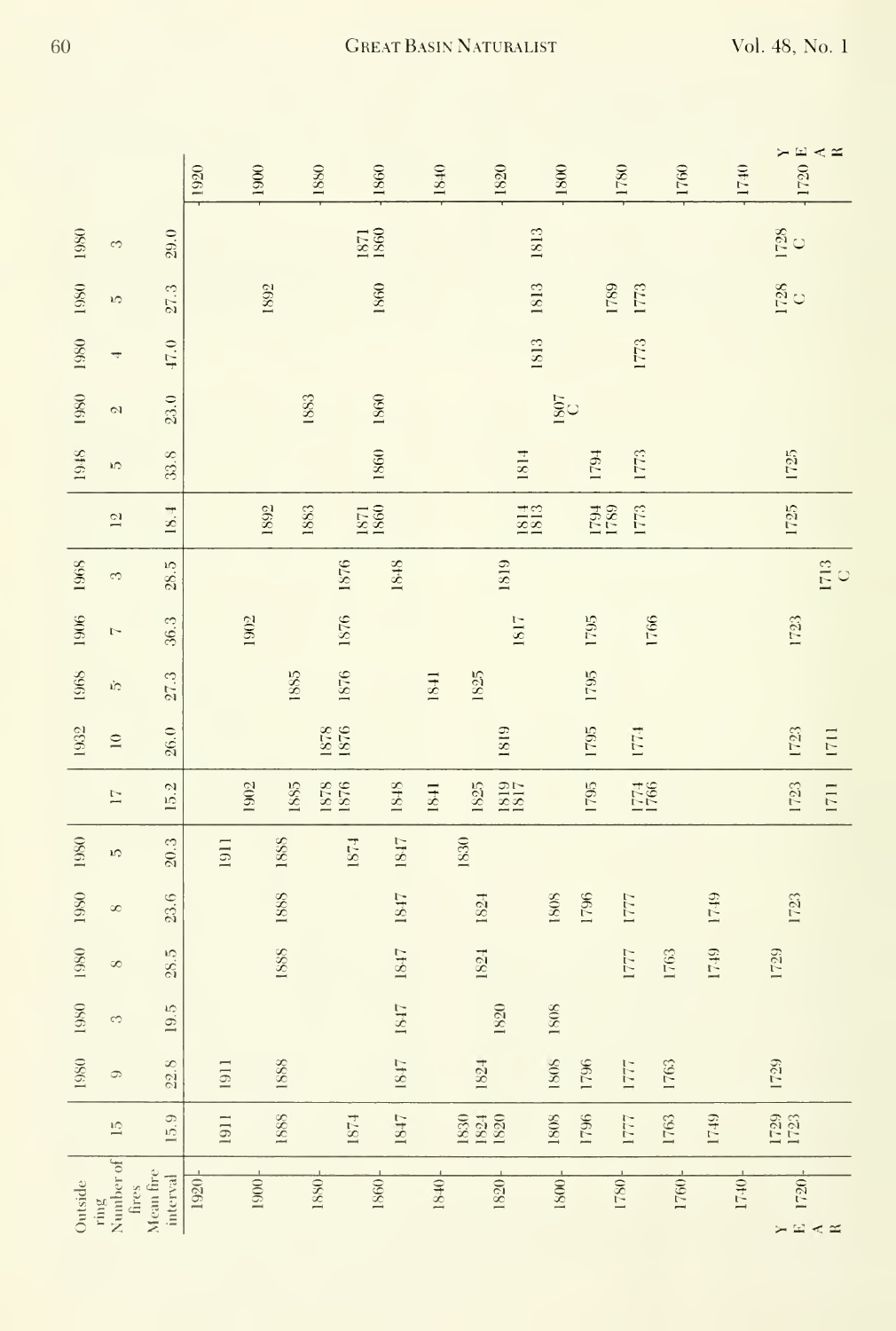| 11700                                    | 1680                                     | 1660             | 1640                                     | 1620 | 1600      | 1580 | 1560 | 1540 | 1520             | 1500 |                                    |
|------------------------------------------|------------------------------------------|------------------|------------------------------------------|------|-----------|------|------|------|------------------|------|------------------------------------|
|                                          |                                          |                  |                                          |      |           |      |      |      |                  |      | ĩŰ,                                |
|                                          |                                          |                  |                                          |      |           |      |      |      |                  |      | Seiler Mill                        |
| 1692                                     | 1671                                     |                  |                                          |      | 1599<br>C |      |      |      |                  |      |                                    |
|                                          |                                          |                  |                                          |      |           |      |      |      |                  |      | $\mathcal{D}$                      |
|                                          |                                          |                  | $\frac{1642}{C}$                         |      |           |      |      |      |                  |      | $\overline{\phantom{0}}$           |
| 1692                                     | 1671                                     |                  |                                          |      |           |      |      |      |                  |      | $\overline{C}$                     |
|                                          |                                          |                  |                                          |      |           |      |      |      |                  |      | ÷                                  |
|                                          | 1684<br>$\approx$                        | $0.07 + 0.1$     |                                          |      |           |      |      |      |                  |      | 3                                  |
|                                          |                                          | $\frac{1650}{C}$ |                                          |      |           |      |      |      |                  |      | Straight Canyon<br>$\mathcal{C}$   |
|                                          | 1684<br>1671                             |                  | 1644                                     |      |           |      |      |      | $\frac{1519}{C}$ |      |                                    |
|                                          | $\frac{1684}{1671}$                      |                  | 1644                                     |      |           |      |      |      |                  |      | $\overline{C}$                     |
| 1694<br>C                                |                                          |                  |                                          |      |           |      |      |      |                  |      | <b>LO</b>                          |
| $\begin{array}{c} 1691 \\ C \end{array}$ |                                          |                  | $\mathcal{P}$                            |      |           |      |      |      |                  |      |                                    |
| 1688                                     |                                          |                  | $\begin{array}{c} 1636 \\ C \end{array}$ |      |           |      |      |      |                  |      | $\frac{2}{2}$ 3<br>Whiteman Spring |
|                                          | $\begin{array}{c} 1689 \\ C \end{array}$ |                  |                                          |      |           |      |      |      |                  |      |                                    |
|                                          |                                          | 1664<br>C        |                                          |      |           |      |      |      |                  |      |                                    |
|                                          | 1688                                     |                  |                                          |      |           |      |      |      |                  |      | $\overline{\text{C}}$              |
| 1700                                     | 1680                                     | 1660             | 1640                                     | 1620 | 1600      | 1580 | 1560 | 1540 | 1520             | 1500 |                                    |

 $\begin{aligned} \mathrm{C1} & = \mathrm{composite\ interval} \\ \mathrm{C} & = \mathrm{tree\ center} \end{aligned}$ 

reas.<br>e fire<br> interval for that area.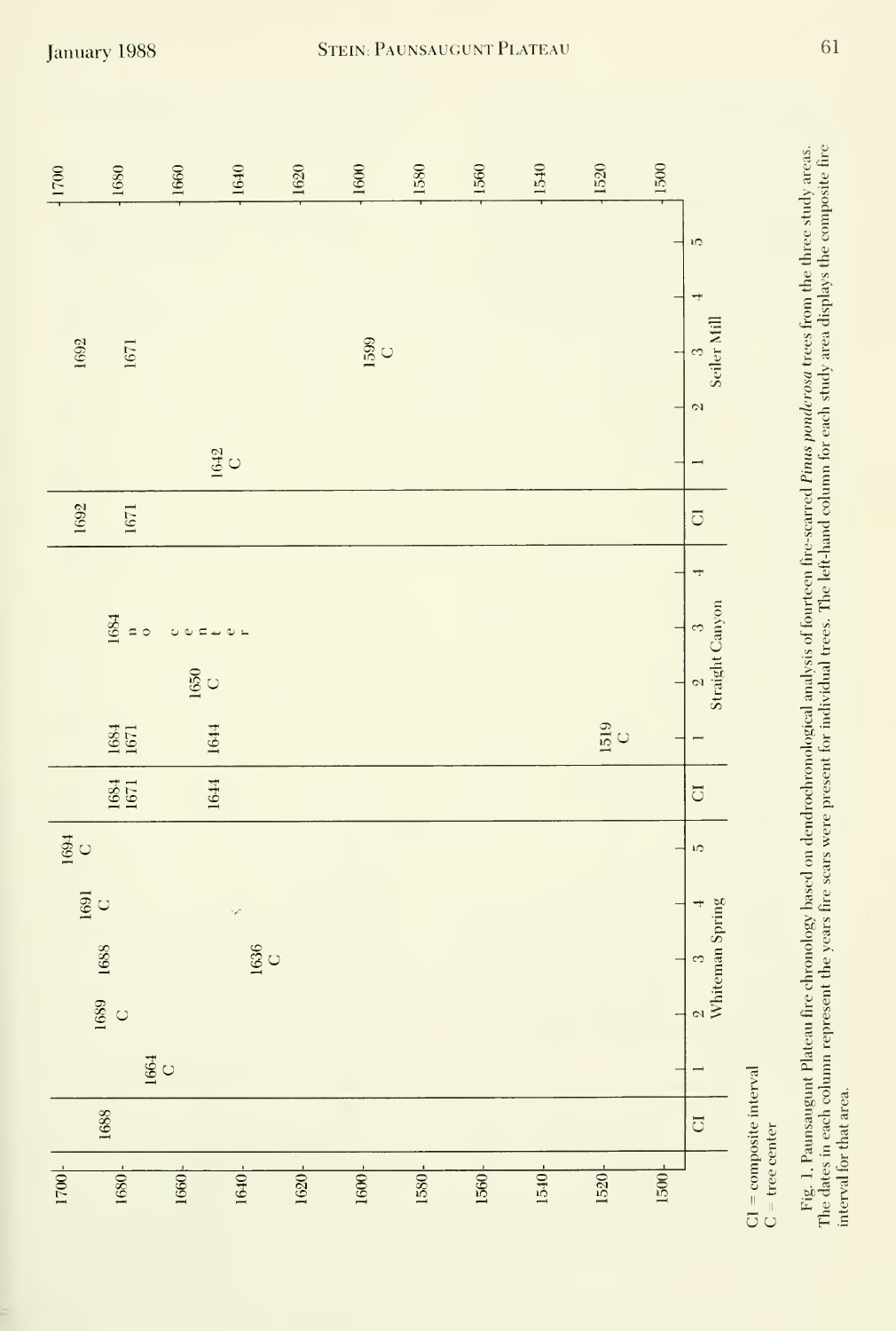1). These dates correspond to the initiation ot fire suppression policies in the West around 1900, and the establishment of Dixie National Forest in 1905. The exclusion of forest fires on the Paunsaugunt Plateau by the Dixie National Forest and Bryce Canyon National Park has been effective since 1911. Before 1911, periodic ground fires were common. These fires may have created conditions that helped to establish fire-dependent ponderosa pines at higher elevations, where only scattered in dividuals remain today (Stein 1988).

Many inventories show <sup>a</sup> marked decrease in land dominated bv ponderosa pine (Gruell etal. 1982, Evre 1980, Barrett 1979, Schubert 1974, Weaver 1961, Cooper 1960). These and other authors have observed an anomalous size-class distribution of ponderosa pine in many stands, due to a lack of individuals in smaller size-classes. Both these changes have been documented on the higher elevations of the Paunsaugunt Plateau (Stein 1988). Fire suppression policies have probably made ponderosa pine regeneration difficult at higher elevations throughout its range, favoring the more competitive, shade-tolerant spruce and fir. This is somewhat ironic since ponderosa pine is the favored timber tree throughout much of the interior West. However, the Forest Service continues its policy of eliminating forest fires despite the major ecological and evolutionary role that fire has played in the establishment and persistence of ponderosa pine forests.

### **ACKNOWLEDGMENTS**

<sup>I</sup> would like to thank J. H. Bock, C. E. Bock, and Y. B. Linhart for their help and encouragement during this project. <sup>I</sup> also thank J. A. MacMahon for reviewing the manuscript. Financial assistance was pro vided by the Francis Ramaley Fund for Botanical Research and the Kathy Lichty Fund for Ecological Research.

### **LITERATURE CITED**

- ARNO, S. F. 1980. Forest fire history in the northern Rockies. J. For. 78: 460-465
- BARRETT, J. W. 1979. Silviculture of ponderosa pine in the Pacific Northwest: the state of our knowledge. USDA For. Serv. Rept. PNW-97.
- BiswELL. H. 1973. Fire ecology in ponderosa pine-grassland. Proc. Tall Timbers Fire Ecol. Conf. 12: 69-96.
- BROWN. A A. AND R. P. DAVIS, 1973. Forest fire control and use. 2d. ed. McGraw-Hill Book Co., New York. 686 pp.
- Cooper. C F.1960. Changes in vegetation, structnre and growth of southwestern forests since white settle ment. Ecol. Monogr, 39: 129-164.
- DlETERlCH. J. H 1980. Chimney Spring forest fire his tory. USDA For. Serv. Res. Pap. RM-220. <sup>8</sup> pp.
- EYRE, F. H. 1980. Forest cover types of the United States and Canada. Society of American Foresters. 148 pp.
- GRUELL, G. E., W. C. SCHMIDT, S. F. ARNO, AND W. J. Reich. 1982. Seventy years of vegetal change in a managed ponderosa pine forest in western Montana—implications for resource management. Gen. Tech. Rept. INT-130. 42 pp.
- KoMAREK, E. V. 1973. Ancient fires. Pages 219-240 in Proc. of the Tall Timbers Fire Ecol. Conf. 1972.
- LAVEN, R. D. P. N. OMI, J. G. WYANT, AND A S. PINKERTON 1980. Interpretation of fire scar data from a ponderosa pine ecosystem in the central Rocky Mountains, Colorado. Proc. of the Fire Histor\ Workshop, Tueson, Arizona, 1980. USDA For. Serv. Gen. Tech. Rept. RM-81. 142 pp.
- MCBRIDE. J R. AND D F JACOBS 1980. Land use and fire history in the mountains of southern California. Proc. of the Fire History Workshop, Tucson, Arizona, 1980. USDA For. Serv. Gen. Tech. Rept. RM-81. 142 pp.
- McCann. G. D. 1942. When iiglitning strikes. Sci. Amer.  $-19: 23-25.$
- MUTCH, R W 1970. Wildland fires and ecosystems-a hypothesis. Ecology 51: 1046-1051.
- ROWDABAUGH, K, M. 1978. The role of fire in the ponderosa pine-mixed conifer ecosystem. Unpublished thesis, Colorado State University, Fort Collins.
- SCHUBERT, G. H. 1974. Silviculture of southwestern ponderosa pine: the status of our knowledge. USDA For. Serv. Res. Pap. RM-123. 71 pp.
- STEIN. S  $\parallel$  1983. Reproductive failure and scattered distribution ot aged ponderosa pine within a high elevation mixed coniferous forest of southern Utah. Unpublished thesis, University of Colorado, Boulder.
- . 1988. Explanations of the imbalanced age structure and scattered distribution of ponderosa pine within a high elevation mixed coniferous forest. For. Ecol. and Manage. In press.
- STOKES. M A 1980. The dendrochronology of fire history. Proc. of the Fire History Workshop, Tucson, Arizona, 1980. USDA For. Serv. Gen. Tech. Rept. RM-81. 142 pp.
- STOKES, M, A, AND T, C, SMILEY, 1968. Introduction to tree ring dating. University of Chicago Press, Chicago.
- TAYLOR A R 1974. Ecological aspects of lightning. Proc. of the Tall Timbers Fire Ecol. Conf. 1973.
- WAGENER, W. W. 1961. Past fire incidence in the Sierra Nevada forests. J. For. 59: 739-747.
- \\ \RNER, T. E 1980. Fire history in the yellow pine forests of Kings Canyon National Park. Proc. of the Fire History Workshop, Tueson, Arizona, 1980. IS DA For.' Serv. Gen. Tech. Rept. RM-81. <sup>142</sup> pp.